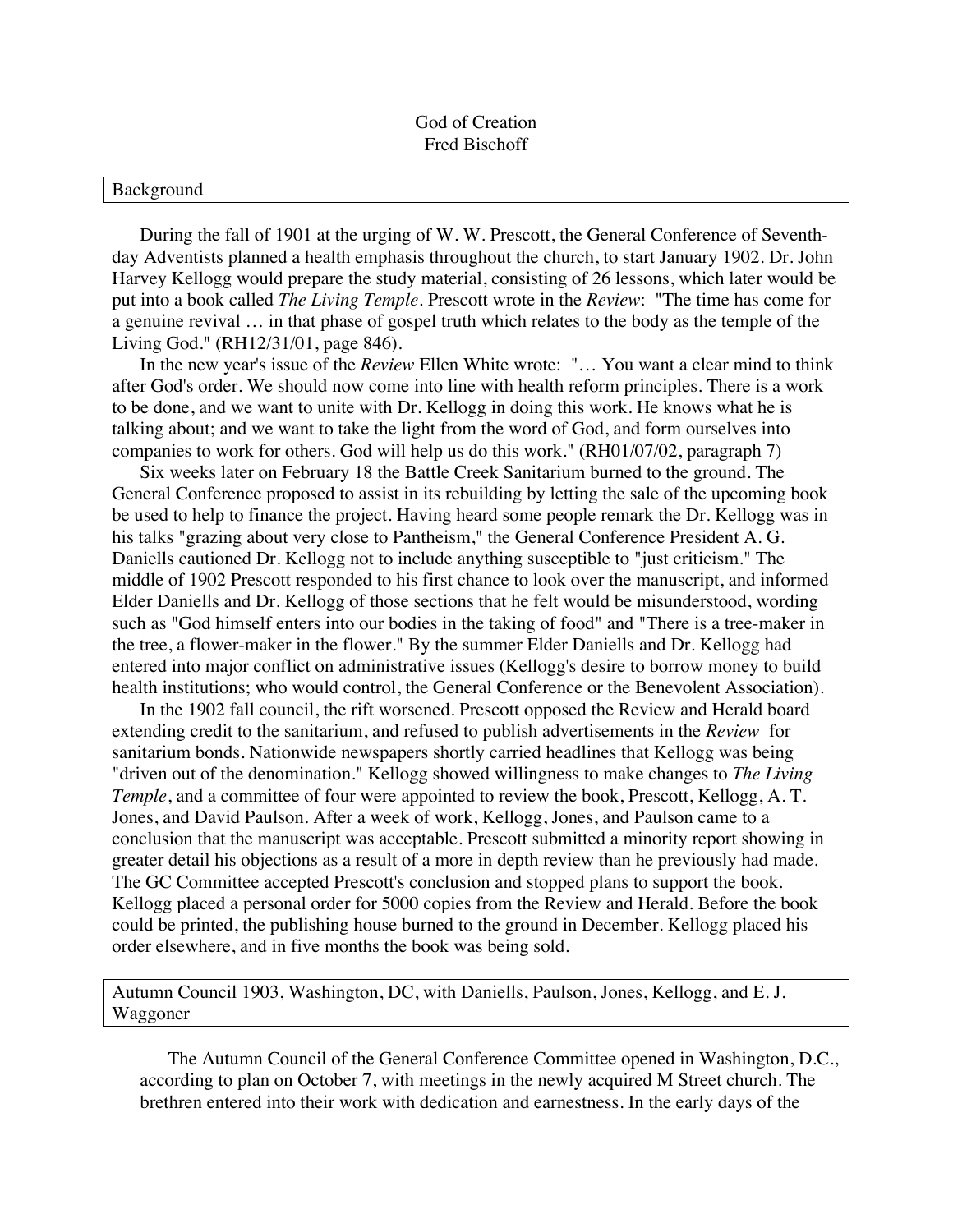Council, Dr. E.J. Waggoner, Elder A. T. Jones, and Dr. David Paulson arrived in Washington. Dr. Kellogg came Sabbath morning, October 17. As the men from Battle Creek presented themselves, it was evident to Elder Daniells and his associates that they would again be confronted with *The Living Temple* and the teaching of pantheism.

Although these elements were not included on the agenda for the Council, the regular work was laid aside and a day was given to the consideration of the pantheistic philosophy. The representatives from the field were confused. All day they wrestled with the matter. Some wavered and waffled. At about nine o'clock in the evening Elder Daniells considered it time to adjourn the meeting, but he did not dare call for a vote. People were too confused and uncertain, and he did not wish to take a step that would solidify any conclusions. So he dismissed the meeting, and the people started to their lodging places. (5Bio296.3&4)

Two letters came that "saved the day." (Letter 211 & 216, 1903; SpM320-323; 12MR 64-71) Daniells wrote to Ellen White telling her of how her counsel was providentially timely. She responded:

Shortly before I sent the testimonies that you said arrived just in time, I had read an incident about a ship in a fog meeting an iceberg. For several nights I slept but little. I seemed to be bowed down as a cart beneath sheaves. One night a scene was clearly presented before me. A vessel was upon the waters, in a heavy fog. Suddenly the lookout cried, "Iceberg just ahead!" There, towering high above the ship, was a gigantic iceberg. An authoritative voice cried out, "Meet it!" There was not a moment's hesitation. It was a time for instant action. The engineer put on full steam, and the man at the wheel steered the ship straight into the iceberg. With a crash she struck the ice. There was a fearful shock, and the iceberg broke into many pieces, falling with a noise like thunder upon the deck. The passengers were violently shaken by the force of the collision, but no lives were lost. The vessel was injured, but not beyond repair. She rebounded from the contact, trembling from stem to stern, like a living creature. Then she moved forward on her way.

Well I knew the meaning of this representation. I had my orders. I had heard the words, like a living voice from our Captain, "Meet it!" I knew what my duty was, and that there was not a moment to lose. The time for decided action had come. I must without delay obey the command, "Meet it!"

This is why you received the testimonies when you did. That night I was up at one o'clock, writing as fast as my hand could pass over the paper.

We have all stood at our posts like faithful sentinels, working early and late to send to the council instruction that we thought would help you.--Letter 238, 1903. (5Bio301.2-5)

#### *Testimonies for the Church*, Volume 8, "The Essential Knowledge"

The next year, as the issue remained significant, she wrote:

I am instructed to speak plainly. "Meet it," is the word spoken to me. "Meet it firmly, and without delay." But it is not to be met by our taking our working forces from the field to investigate doctrines and points of difference. We have no such investigation to make. In the book *Living Temple* there is presented the alpha of deadly heresies. The omega will follow, and will be received by those who are not willing to heed the warning God has given.-- *Special Testimonies*, Series B, No. 2, p. 50 (1SM, p. 200). (5Bio305.5)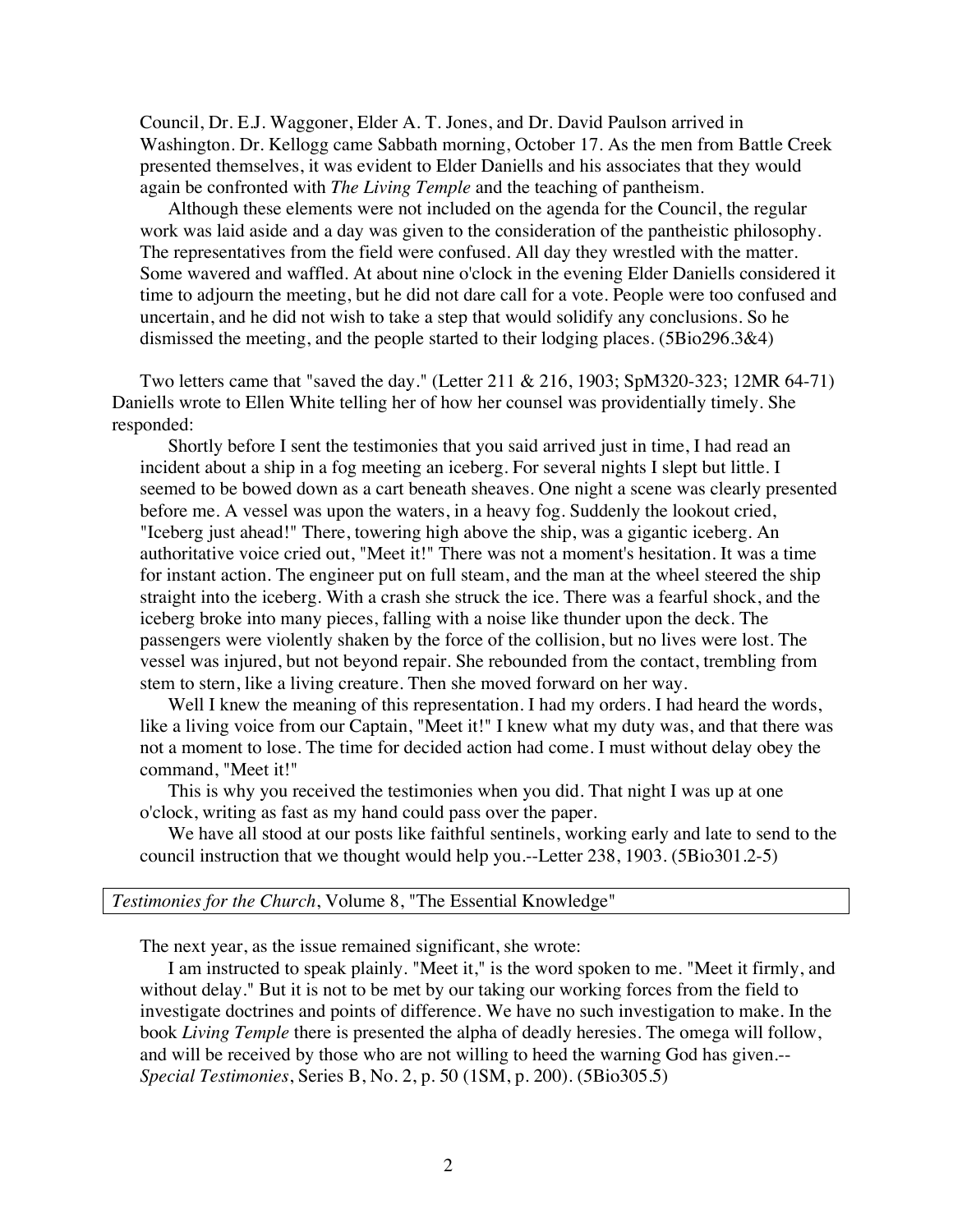To sound a warning to the church throughout the land, Ellen White hurried the production of *Testimonies for the Church*, volume 8, with its section on "The Essential Knowledge," dealing with God and nature and a personal God. She dwelt at length on the danger of speculative knowledge, her message buttressed with abundant scripture evidence of a personal God. The book *The Ministry of Healing* was in preparation at this time; there was included in it also a section entitled "The Essential Knowledge," dealing with speculative knowledge and the false and true in education. Thus Ellen White went on record with warnings that would continue to sound. (5Bio306.2)

Observe that in this testimony, what has been revealed to us through nature and through Scripture about God is clearly outlined. As importantly, what has *not* been revealed is specified. This provides the dividing line between truth and its closest counterfeit.

# The Essential Knowledge

"The light of the knowledge of the glory of God in the face of Jesus Christ." 2 Corinthians 4:6.

## God In Nature

Before the entrance of sin not a cloud rested upon the minds of our first parents to obscure their perception of the **character** of God. They were perfectly conformed to the will of God. For a covering a beautiful light, the light of God, surrounded them. This clear and perfect light illuminated everything which they approached.

Nature was their lessonbook. In the Garden of Eden the **existence** of God was demonstrated, His **attributes** were revealed, in the objects of nature that surrounded them. Everything upon which their eyes rested spoke to them. The invisible things of God, "even His everlasting **power** and **divinity**," were clearly seen, being understood by the things that were made.

## Results of Sin

But while it is true that in the beginning God could be discerned in nature, it does not follow that after the Fall a perfect knowledge of God was revealed in the natural world to Adam and his posterity. Nature could convey her lessons to man in his innocence. But transgression brought a blight upon the earth and intervened between nature and nature's God. Had Adam and Eve never disobeyed their Creator, had they remained in the path of perfect rectitude, they would have continued to learn of God through His works. But when they listened to the tempter and sinned against God, the light of the garments of heavenly innocence departed from them. Deprived of the heavenly light, they could no longer discern the **character** of God in the works of His hand.

And through man's disobedience a change was wrought in nature itself. Marred by the curse of sin, nature can bear but an imperfect testimony regarding the Creator. It cannot reveal His **character** in its perfection.

#### A Divine Teacher

We need a divine Teacher. In order that the world might not remain in darkness, in eternal spiritual night, God met us in Jesus Christ. Christ is "the true Light, which lighteth every man that cometh into the world." John 1:9. "The **light of the knowledge of the glory**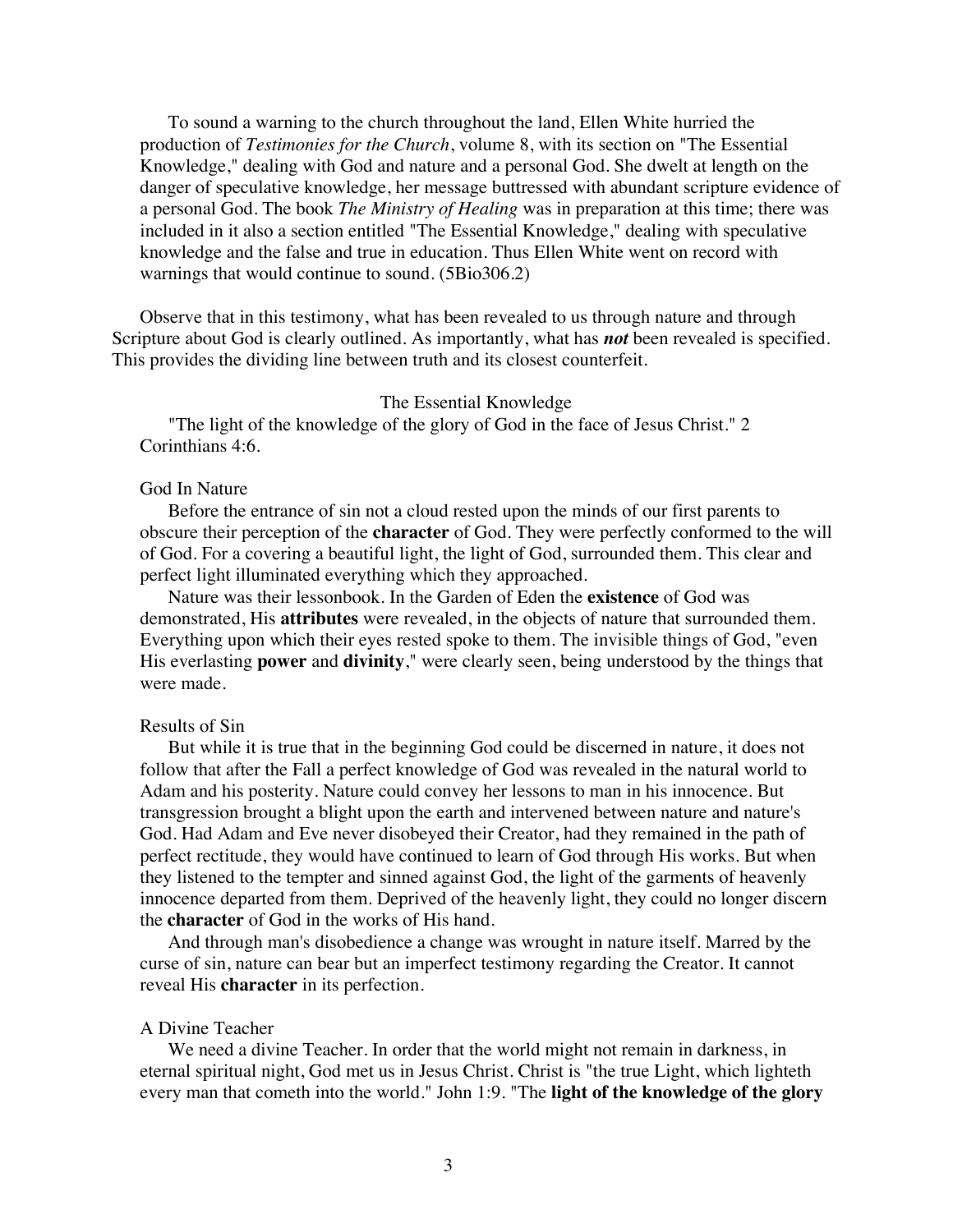**of God**" is revealed "in the face of Jesus Christ." 2 Corinthians 4:6. The light of Christ, illuminating our understanding, and shining upon the face of nature, enables us still to read the lesson of God's **love** in His created works. (8T255.1 - 256.2; emphasis supplied)

The Scriptures clearly indicate the **relation** between God and Christ, and they bring to view as clearly the **personality** and **individuality** of each. (8T268.1; emphasis supplied)

Here again is brought to view the **personality** of the Father and the Son, showing the **unity** that exists between them. (8T269.1; emphasis supplied)

The revelation of Himself that God has given in His word is for our study. This we may seek to understand. But beyond this we are not to penetrate. The highest intellect may tax itself until it is wearied out in conjectures regarding the **nature** of God; but the effort will be fruitless. This problem has not been given us to solve. No human mind can comprehend God. Let not finite man attempt to interpret Him. Let none indulge in speculation regarding His **nature**. Here silence is eloquence. The Omniscient One is above discussion.

…We are as ignorant of God as little children, but as little children we may love and obey Him. Instead of speculating in regard to His **nature** or His **prerogatives**, let us give heed to the word He has spoken: "Be still, and know that I am God." Psalm 46:10. (8T279.1&3; emphasis supplied)

Important Observations in Connection with and Applications of "The Essential Knowledge"

- 1. The law describes how He designed creation to function. As such, the law reflects His character, which was incorporated into what He created.
- 2. The image of God was well-nigh obliterated from humanity by sin, and likewise His attributes reflected in the natural world were hidden.
- 3. In Jesus Christ, God stands revealed in a fallen creation.
- 4. In the light of Christ, God is reflected again in His creation.
- 5. We see revealed in the created world His character, His relation, His personality, His individuality, His unity and oneness, His position. These attributes are shown to us. They are essential truth.
- 6. We do **not** see the nature of His being revealed. We do not see Him as such in His creation. In His very nature He is ever above and outside the created things, unrevealed, veiled in secrecy. Examples of failure to grasp this fact:
	- a. Seeing the attributes of God revealed in creation, and thinking this is He, in His very nature or essence. This is pantheism or panentheism.
	- b. Considering that name "the only begotten of the Father" describes the very nature of God the Son (rather than only His character, His relation, His personality, His individuality, His unity and oneness, His position, all in relation to God the Father). This is arianism or semi-arianism.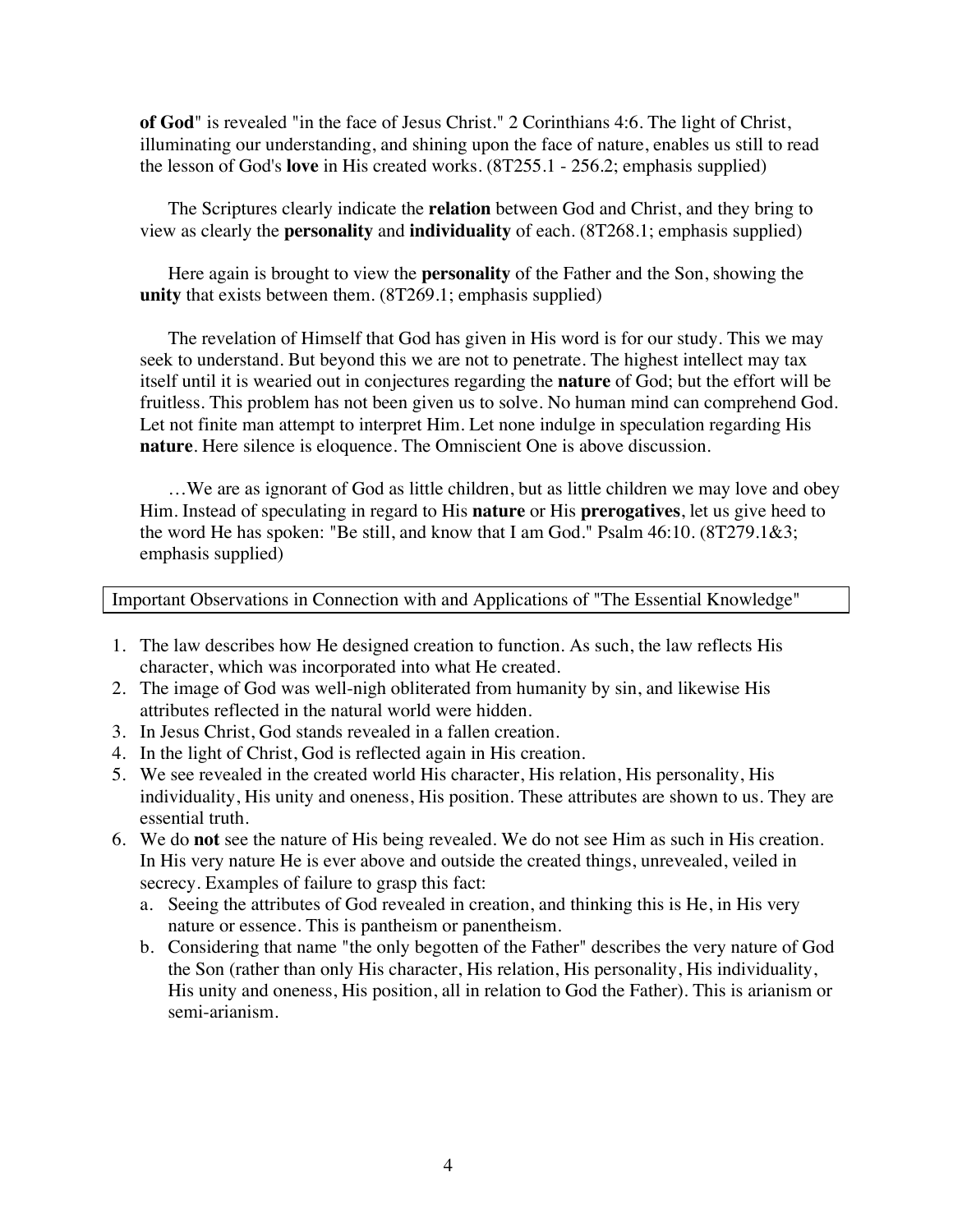Reflections on the Attributes Revealed to Us. "My ways are not your ways."

- 1. How does God view His creatures? How connected is He? *God desires intimate fellowship with each*.
	- a. In order to make that possible, He sustains each. "In Him we live and move and have our being." (Acts 17:28)
	- b. In describing His character and relation to each, this is essential truth.
	- c. Only in applying it to His nature does this become pantheistic.
	- d. This truth is the basis of universal justification of life. God justifies the temporal existence of sinners. The passing over of unrepented sins is possible only because of the mercy-seat Jesus Christ, the expression of the faith of God as seen in Jesus Christ. Thus it rests upon that same basis as the eternal salvation of repentant sinners.
- 2. How must God want to wrap up this time with sin! He gave prophets lines of prophecy leading to its wrap up—Daniel's multiple lines; Revelations multiple series. *God hurts with the hurt*.
	- a. God is not the cause of suffering and death.
	- b. The law does not lead to death. It was ordained to life. It is sin that leads to death. And sin is traced back to Lucifer, not God.
	- c. God's intimate connection with all His creation means He suffers when any suffers. This corporate oneness, in speaking of His relation to His creation, and not His very nature, is essential truth, and not pantheism.
	- d. He will eventually wipe away all hurt and tears, and His will be included.
- 3. God wants all to be saved from sin. He is not willing that any should perish. "Why will you die?" (Ezek. 18:31). "The Spirit and the bride say, Come." (Rev. 22:17). *God has room in His heart for each sinner.*
	- a. His faith has been given to each as a measure of life. (Rom. 12:3).
	- b. He sees all as they can be, and this vision is the very substance and evidence of the reality of the plan.
	- c. His conception of what each can be is not merely a mental image, a spiritualistic phantom, but a concrete physical reality, evidenced in the very person of Jesus the Son of man.
	- d. For this plan to be thwarted by any gives Him inexpressible grief.
- 4. How does God feel about sin? We are shown His anger and wrath. *God is indignant with sin beyond human comprehension.* 
	- a. He alone sees the breath of the consequences of sin, as well as the length and depth.
	- b. He in the very person of Jesus Christ revealed His abhorrence of all of sin. In one act, the Godhead unmasked sin, exhausted its penalty, expressed Their hatred of sin, and poured out Their love and life for the sinner.
	- c. His holy and powerful emotion against sin is present in His giving over the unrepentant sinner to what he has chosen.
	- d. The work of wrath begins when the work of mercy closes.
- 5. How will God save sinners without perpetuating sin? Since human nature is changed at the redemption of the body, but character is not changed, how does He transform character before an individual's probation closes? *God is continually giving Himself, revealing Himself, to transform all who behold.*